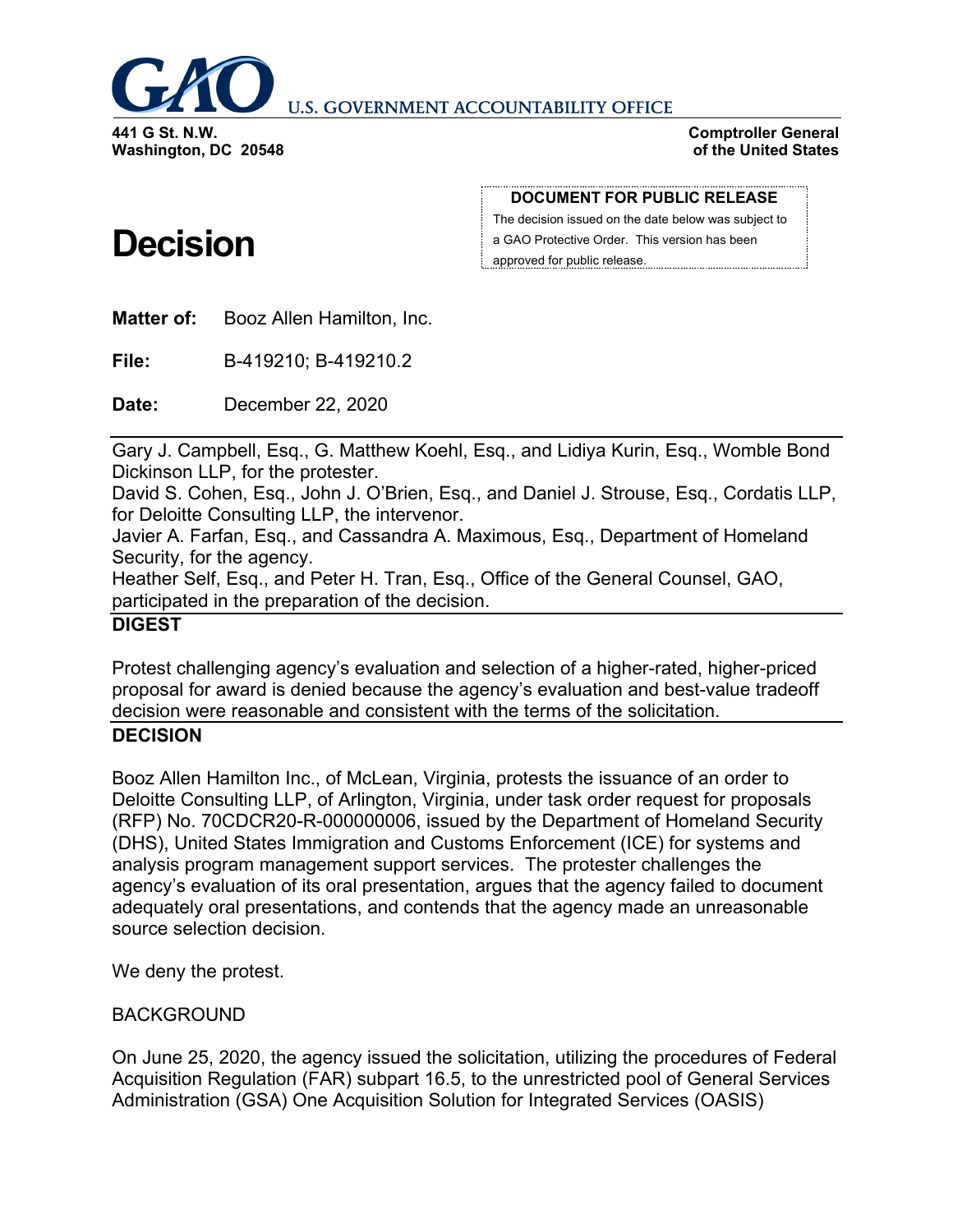governmentwide indefinite-delivery, indefinite-quantity (IDIQ) contract holders. Agency Report (AR), Tab 3, RFP at 1, 17, 64. The solicitation sought proposals for the provision of law enforcement systems and analysis (LESA) program management services.<sup>[1](#page-1-0)</sup> *Id.* at 17. The successful contractor would be required "to conduct analysis to ensure better accountability, consistency, and efficiency of statistical reports, briefing papers" and other materials provided by ICE to DHS, Congress, and the White House. AR, Tab 4, Performance Work Statement (PWS) at 2. The successful contractor also would be required to "provide deployment support for ICE Information Technology (IT) initiatives, operations research and strategic analytics, and business process analysis and transformation project support." *Id.* The PWS explained that tasks under the order would "focus on . . . efforts designed to generate improvements in the immigration enforcement lifecycle." *Id.* The solicitation contemplated issuance of a single task order with both fixed-price and cost-reimbursement elements for a 1-year base period and four 1-year option periods. RFP at 2, 5, 7, 10, 13, 17-18, 64.

The solicitation provided that the agency would conduct a two-phased evaluation. RFP at 58. During Phase I, the agency would evaluate the most important factor--prior relevant experience. *Id.* at 59, 65. The solicitation required interested offerors to submit a request to schedule a phone interview, and to then submit a written summary of their prior relevant experience at least 48 hours prior to their scheduled phone interview, during which the offerors would be asked to go into more detail about their summary submittals. *Id.* at 59-60. The solicitation explained that the phone interviews would be considered oral presentations, that offerors were not permitted to record them, and that the agency "may record" them. *Id.* at 60. The solicitation established that the agency would evaluate offerors prior relevant experience based on a combination of their written summaries and phone interviews, and assign each offeror a "confidence interval rating" of high, some, or low confidence that the offeror would "perform successfully." *Id.* at 59-60, 65.

During Phase II, the agency would evaluate the second most important factor--offerors' oral presentations related to their technical approaches. RFP at 65. In advance of Phase II oral presentations, the solicitation required offerors to submit a PowerPoint presentation of no more than 15 slides, which the solicitation advised would not be evaluated "but may be used as a reference for evaluation." *Id.* at 62. The solicitation provided that offerors would be provided three hours to make their oral presentations, during which they were required to address five questions set forth in the solicitation and would also be required to respond to "on-the-spot" and "scenario-based" questions posed by the agency during the presentation. *Id.* at 61-63. The solicitation provided that recording of Phase II oral presentations by offerors was "strictly prohibited," and

 $\overline{a}$ 

<span id="page-1-0"></span> $1$  Although this is a task order competition under a multiple-award IDIQ contract, the agency issued the solicitation as an RFP rather than a request for quotations and refers to the submission of proposals from offerors instead of quotations from vendors. For consistency and ease of reference to the record, we do the same.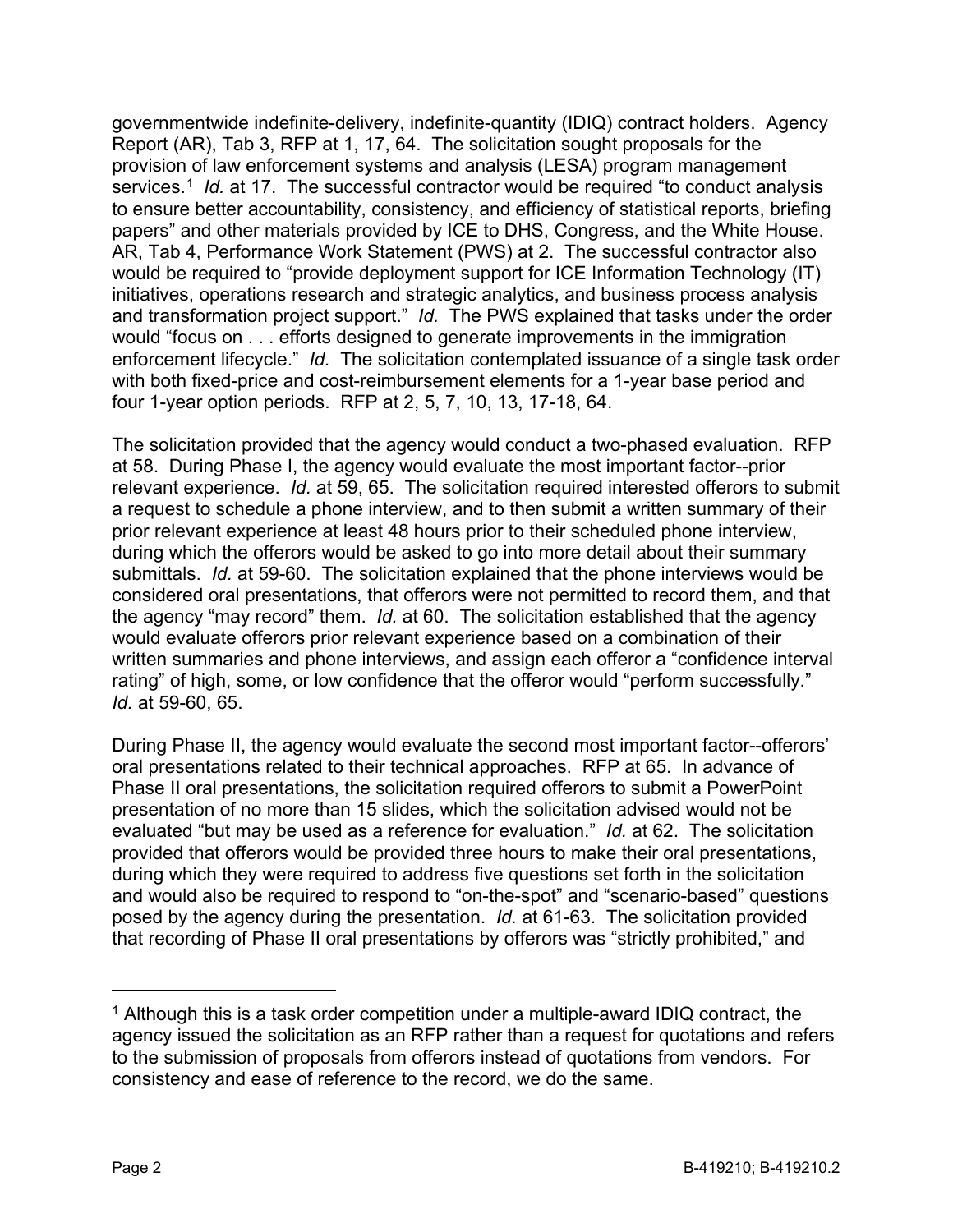that the agency "may elect to video or audio record" the oral presentations.<sup>[2](#page-2-0)</sup> *Id.* at 61. The solicitation explained that, after each oral presentation concluded, agency personnel would "do an on-the-spot consensus of the presentation, and determine a confidence rating" of high, some, or low confidence that the offeror understood the requirements and would "perform successfully." *Id.* at 64-65.

Also as part of Phase II, the solicitation required offerors to submit a three-volume "Administrative Proposal." RFP at 64. The solicitation required offerors to address the following five sub-elements in volume one of their proposals: (1) representations and certifications; (2) key personnel commitment letters and resumes; (3) organizational conflict of interest mitigation plan; (4) subcontracting goals; and (5) mentor-protégé information. *Id.* at 64-65. The solicitation identified volume one as the third most important evaluation factor, which the agency would evaluate "on a compliance basis," assigning each of the five sub-elements a yes, no, or not applicable rating. *Id.* The solicitation also required offerors to include their Phase II slide presentation as volume two of their written proposals, and advised that this volume would not be evaluated. *Id.* at 64. For the third volume, the solicitation required offerors to submit their pricing proposals, which would be evaluated for fairness and reasonableness. *Id.* The solicitation identified price as the least important evaluation factor.

The solicitation established that the agency would make award on a best-value tradeoff basis, considering price and non-price evaluation factors, and provided that the non-price factors combined were significantly more important than price. RFP at 65. The agency received four requests to schedule Phase I phone interviews, including requests from Booz Allen and Deloitte. COS at 8. Both Booz Allen and Deloitte participated in both phases of the evaluation, after which the two firms received the following ratings:

|                                                | <b>Booz Allen</b> | <b>Deloitte</b> |
|------------------------------------------------|-------------------|-----------------|
| <b>Phase I Prior Relevant Experience Phone</b> | High              | High            |
| Interviews (Factor 1 - Most Important)         | Confidence        | Confidence      |
| Phase II Oral Presentations (Factor 2 -        | Some              | High            |
| <b>Second Most Important)</b>                  | Confidence        | Confidence      |
| Administrative Proposal Vol. I (Factor 3 -     |                   |                 |
| <b>Third Most Important)</b>                   | Yes               | Yes             |
| <b>Price (Factor 4 - Least Important)</b>      | \$44,744,828.34   | \$50,388,954.53 |

AR, Tab 22, Source Selection Award Decision (SSAD) at 2.

The contracting officer, who was also the source selection authority (SSA), reviewed the technical evaluation team's findings and concurred with the ratings assigned to Booz Allen and Deloitte. AR, Tab 22, SSAD at 16. The SSA also found that both offerors' proposed prices were below the independent government cost estimate (IGCE), and

<span id="page-2-0"></span> $2$  The record reflects that the agency chose not to record any of the oral presentations. AR, Tab 1, Contracting Officer's Statement (COS) at 11.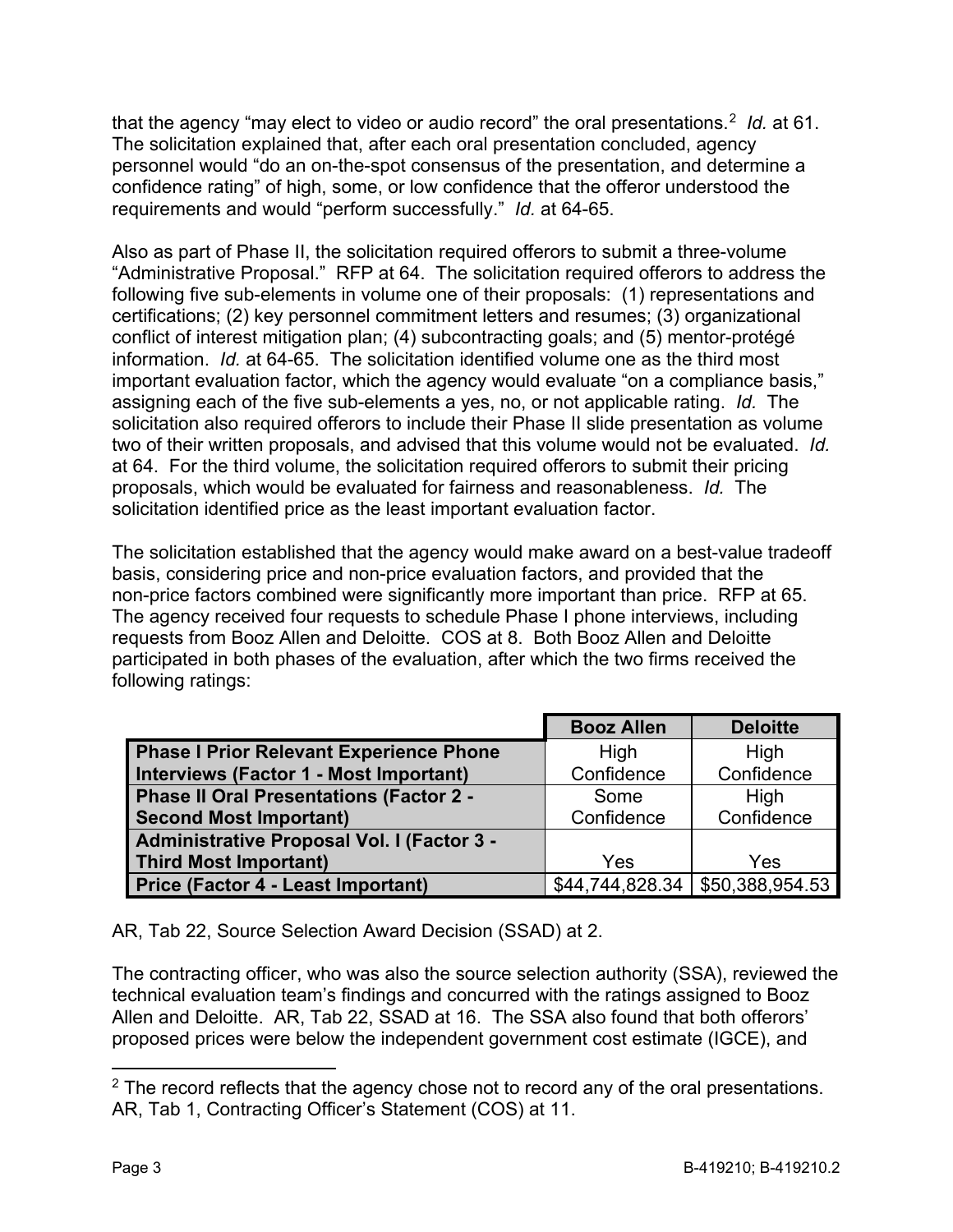concluded that both prices were fair and reasonable. *Id.*at 6. After conducting a comparative assessment of proposals and performing a best-value tradeoff analysis, the SSA concluded that paying a price premium was justified because Deloitte's higher rating under factor two, Phase II oral presentations, "significantly raise[d] the prospect of successful performance," while still providing pricing that was over nine percent below the IGCE. *Id.* at 6. Based on these findings, the SSA selected Deloitte's higher-rated, higher-priced proposal for award. *Id.* at 16. Following a debriefing, Booz Allen filed this protest with our Office.[3](#page-3-0)

# **DISCUSSION**

The protester argues that the agency failed to document adequately the content of offerors' Phase II oral presentations. The protester also challenges multiple aspects of the agency's evaluation of the firm's Phase II oral presentation. The protester further contends that the agency made an unreasonable source selection decision. For the reasons discussed below, we deny the protest.[4](#page-3-1)

Documentation of Phase II Oral Presentations

The protester argues that the agency failed to maintain an adequate record of the content of the firm's Phase II oral presentation. Comments & Supp. Protest at 11-14. In support of its argument, the protester relies, in part, on our decisions in *Checchi and Co. Consulting, Inc.*, B-285777, Oct. 10, 2000, 2001 CPD ¶ 132 and *J&J Maint., Inc.*, B-284708.2, B-284708.3, June 5, 2000, 2000 CPD ¶ 106 at 8. The protester's reliance on our decisions in *Checchi* and *J&J* is misplaced. Those cases involved a procurement conducted under the procedures established by FAR part 15, governing negotiated procurements, which include FAR section 15.102(e) requiring agencies to maintain a record or oral presentations. The agency points out that the procurement at issue here, however, was a task order competition conducted under the procedures of FAR subpart 16.5, which provide for a streamlined procurement process with less rigorous documentation requirements. Supp. Memorandum of Law (MOL) at 4, *citing*  FAR 16.505(b)(7)(i) (requiring agencies, in task order competitions, to "document in the contract file the rationale for placement and price of each order, including the basis for award and the rationale for any tradeoffs among cost or price and non-cost considerations in making the award decision").

 $\overline{a}$ 

<span id="page-3-0"></span><sup>&</sup>lt;sup>3</sup> Our Office has jurisdiction to review this protest pursuant to our authority to hear protests related to task and delivery orders valued in excess of \$10 million placed under civilian agency multiple-award, IDIQ contracts. 41 U.S.C. § 4106(f)(1)(B).

<span id="page-3-1"></span><sup>&</sup>lt;sup>4</sup> The protester initially argued that the agency applied unstated evaluation criteria in its assessment of the firm's proposal, disparately evaluated proposals, and further contended that the agency engaged in unequal discussions by permitting Deloitte to make a key personnel substitution. Protest at 15-17, 27-30. The protester subsequently withdrew these protest grounds. Comments & Supp. Protest at 2 n.1.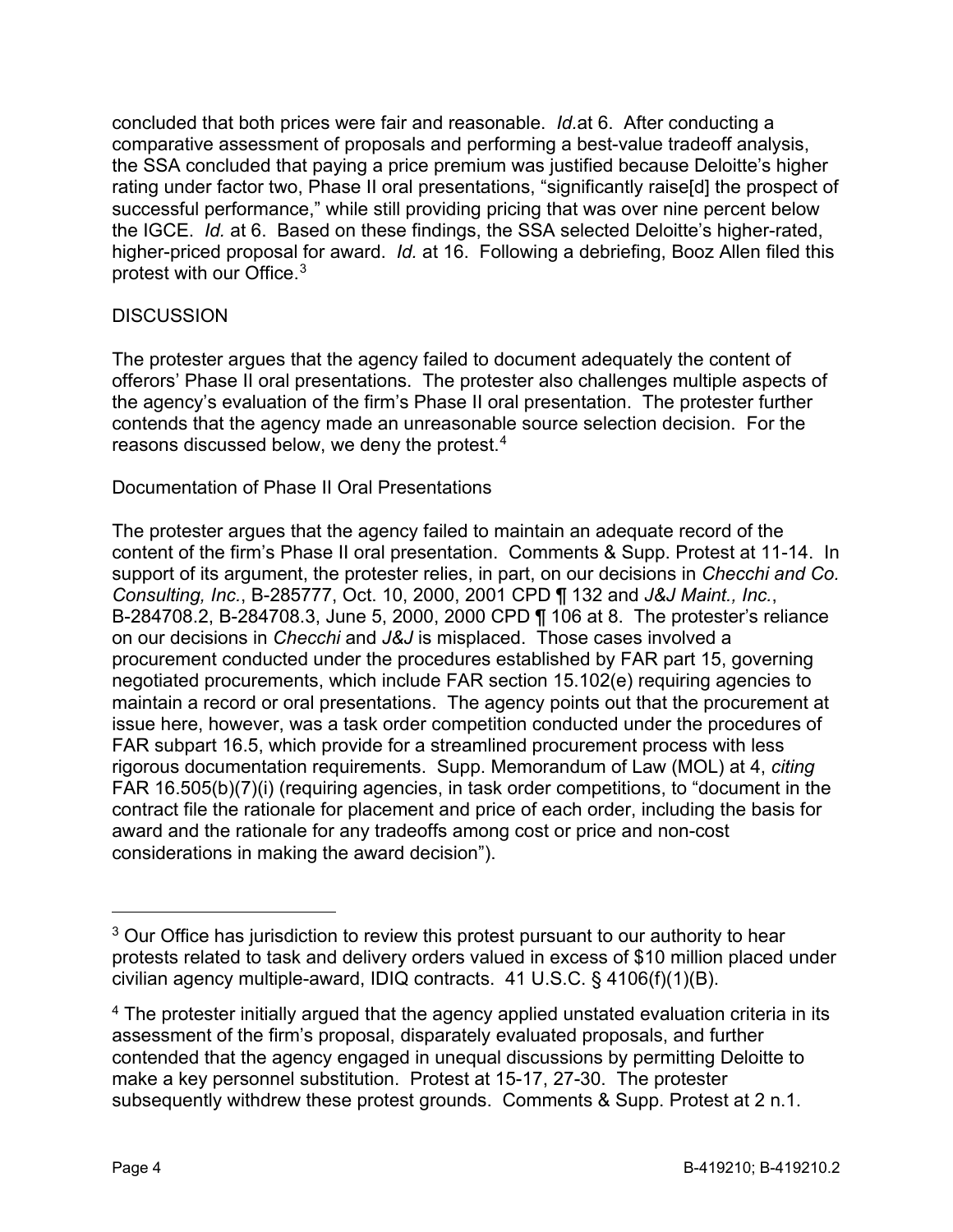Here, the record reflects that immediately following each offeror's Phase II oral presentation, the evaluators met to discuss the content and their impressions of the presentation, which they memorialized in a contemporaneous report. Supp. MOL at 4, *citing* COS at 10. In addition to contemporaneous reports of the evaluators' assessments of offerors' Phase II oral presentations, the agency retained copies of the offeror's presentation slides. *See e.g.*, AR, Tab 8, Protester's Phase II Oral Presentation Slides. The solicitation required offerors to submit their oral presentation slides as part of their written proposals, and advised that the agency would not evaluate the slides but could use them as an evaluation reference. RFP at 62. Moreover, the protester itself repeatedly cites to its presentation slides as evidence of the content of its Phase II oral presentation. *See e.g.*, Protest at 16, 19-22, 24, 26-27.

Based on the record here, we conclude that the agency maintained an adequate record of offerors' Phase II oral presentations. *See e.g., Booz Allen Hamilton, Inc.*, B-417418 *et al.*, July 3, 2019, 2019 CPD ¶ 246 at 11 n.16 (in a task order competition, citing offerors' oral presentation slides, which were required as part of written proposals, as evidence of the content of presentations that were not recorded); *Sapient Govt. Servs., Inc.*, B-410636, Jan. 20, 2015, 2015 CPD ¶ 47 at 3 n.2 (in a FAR part 8 procurement, noting that even if the requirements of FAR 15.102(e) applied, the agency maintained a sufficient record "where, in addition to contemporaneous individual evaluator notes, the agency retained copies of the vendors' briefing slides, which guided the vendors' presentations"). Accordingly, we deny this protest ground.

Evaluation of Protester's Phase II Oral Presentation

The protester challenges four of the "confidence decreases"[5](#page-4-0) the agency assessed to the protester's Phase II oral presentation.<sup>[6](#page-4-1)</sup> Below, we address as a representative example the protester's challenge to the evaluators' assessment with respect to the firm's discussion of its transition out plan. Although we do not address each of the individual challenges to the protester's evaluation, we have reviewed them all and concluded that none provides a basis to sustain the protest.

The protester challenges the agency's assessment of a confidence decrease because its Phase II oral presentation did not address sufficiently the firm's transition out plan.

 $\overline{a}$ 

<span id="page-4-0"></span><sup>&</sup>lt;sup>5</sup> The agency explains that it did not assign strengths and weaknesses to offerors' Phase II oral presentations. MOL at 11. Rather, the evaluators identified factors in an offeror's presentation that increased or decreased the agency's confidence that the offeror would successfully perform, and then assigned a confidence interval of high confidence, some confidence, or low confidence. *Id.*, *citing* RFP at 65.

<span id="page-4-1"></span> $6$  The record reflects the agency assessed seven confidence decreases in the protester's Phase II Oral Presentation. AR, Tab 11, Protester's Final Consensus Technical Evaluation Report at 3-4. The protester initially challenged six of these confidence decreases, but subsequently withdrew two of the challenges. Comments & Supp. Protest at 2 n.1.; *see* Protest at 18-19, 24-25.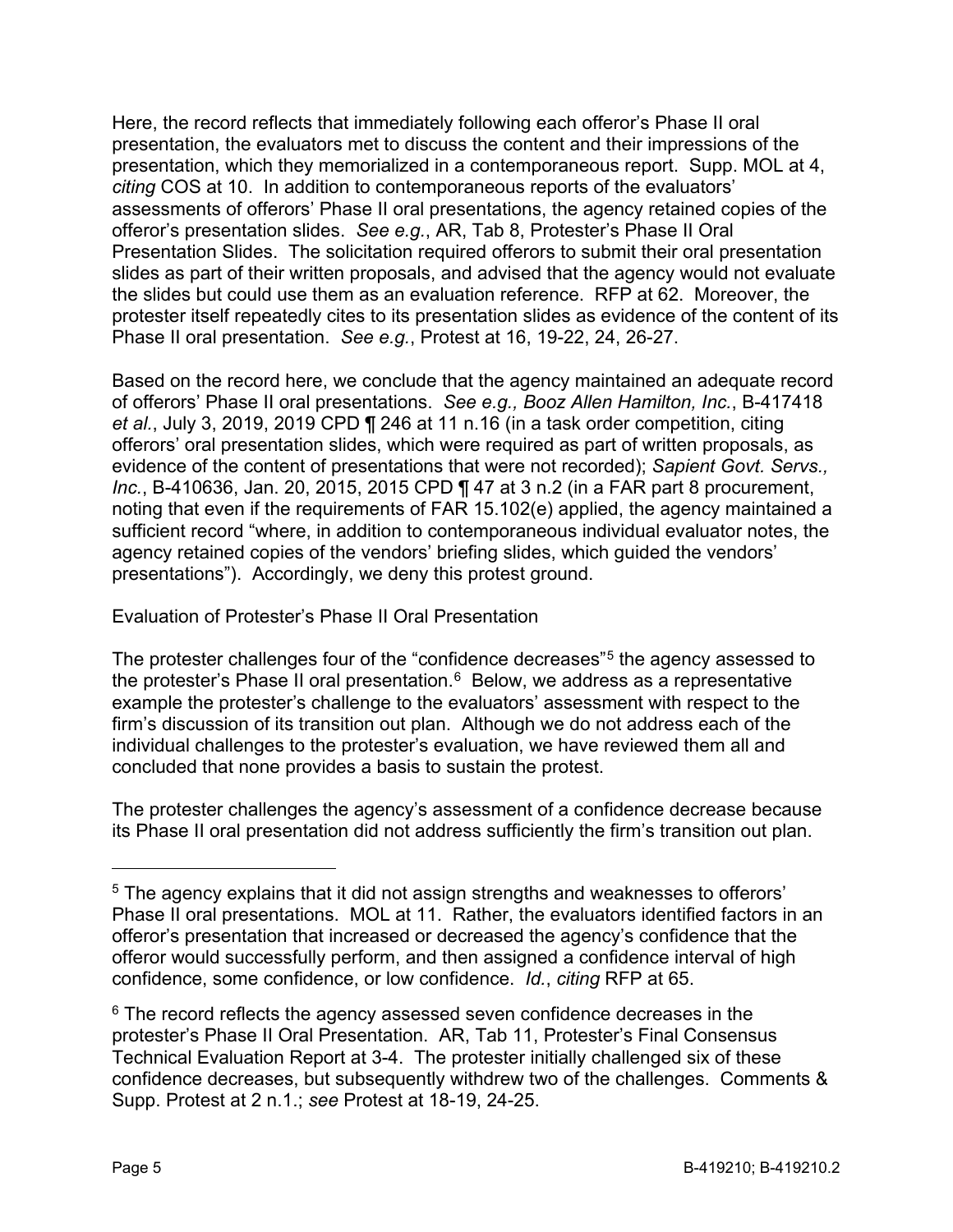Protest at 19-21. The protester argues that it addressed its transition out plan on the firm's oral presentation slide 6. *Id.* at 19-20, *citing* AR, Tab 8, Protester's Phase II Oral Presentation Slides at 7. The protester represents that, during its oral presentation, the firm spent 7 to 11 minutes discussing both its transition in and transition out plans, and that approximately 25-30 percent of this discussion time focused on the firm's transition out plan. *Id.* at 20. The agency does not dispute the protester's representations regarding the content of its oral presentation, but maintains that it reasonably found the firm's presentation of its transition out plan inadequate. MOL at 18-19.

The evaluation of proposals in a task order competition, including the determination of the relative merits of proposals, is primarily a matter within the agency's discretion. *Booz Allen Hamilton, Inc.*, *supra* at 4. In reviewing protests challenging an agency's evaluation of proposals, our Office does not reevaluate proposals or substitute our judgment for that of the agency; rather, we examine the record to determine whether the agency's judgment was reasonable and consistent with the solicitation's evaluation criteria and applicable procurement laws and regulations. *Id.*; *Logistics Mgmt. Inst.*, B-417601 *et al.*, Aug. 30, 2019, 2019 CPD ¶ 311 at 4. A protester's disagreement with the agency's judgments, without more, is insufficient to establish that an agency acted unreasonably. *Smartronix, Inc.; ManTech Advanced Systems Int'l, Inc.*, B-411970 *et al.*, Nov. 25, 2015, 2015 CPD ¶ 373 at 20.

As discussed above, the solicitation required offerors to address five questions set out in the solicitation during their Phase II oral presentations. One of the five questions required offerors to "speak to an implementable transition plan that will encompass LESA's unique needs and mitigate risks associated with project transition." RFP at 63. Additionally, the question specifically asked each offeror to address how the firm planned "to transition in and transition out." *Id.*

The record reflects that the evaluators assessed a confidence decrease in the protester's proposal because the firm "insufficiently addressed the transition out aspect in their oral presentation." AR, Tab 11, Protester's Final Consensus Technical Evaluation Report at 3. Specifically, the evaluators noted that the protester "relied heavily on [its] status as the incumbent and did not adequately address transition to a new contract." *Id.* The evaluators expressed concern with the protester's "ability to transition adequately to another [v]endor if not selected" for a follow-on contract during the next procurement cycle for the LESA requirement. *Id.*

The protester represents that, during its presentation, it discussed in detail a number of transition tasks in the context of transitioning in, and then stated that after four years and nine months the firm would begin the process of transitioning out if not awarded a follow-on contract. Protest at 20-21. The protester explains that, due to the time limit for its Phase II oral presentation, it "did not go through each of the specific tasks again during the "Transition Out" discussion, but simply referenced that [the firm] would begin those tasks that were previously discussed 90 days out from the follow-on contract award." *Id.* The protester contends that the assessment of a confidence decrease for its alleged failure to address its transition out plan "must have resulted from" the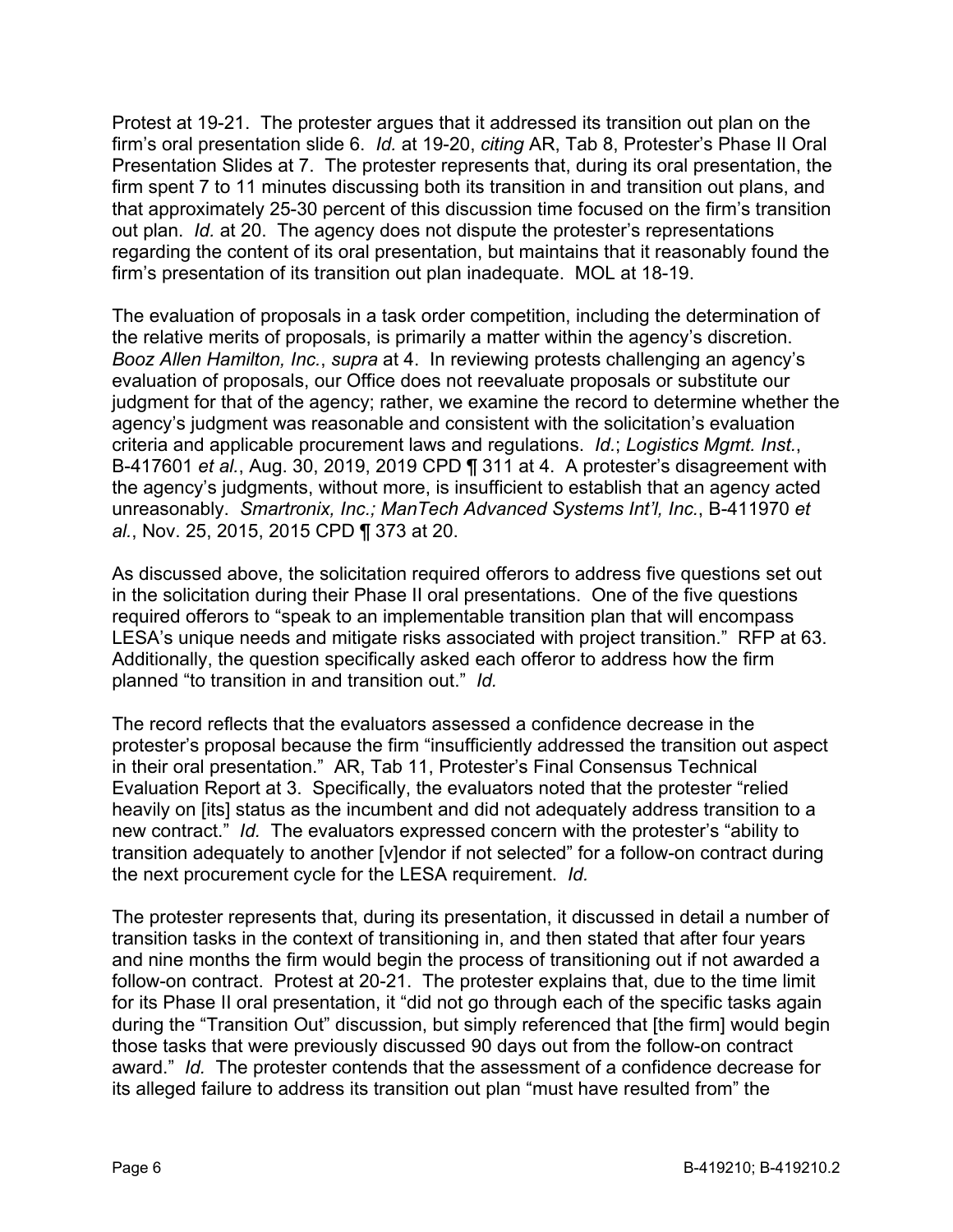evaluators ignoring or misunderstanding the firm's discussion of its transition plan. *Id.* at 21. In further support of its argument that it adequately addressed its transition out plan, the protester references slide 6 of the firm's Phase II oral presentation, which, the record reflects included a detailed chart discussing the firm's transition in plan and, beneath this chart, three bullet points addressing the firm's transition out plan. *Id.* at 20-21, *citing* AR, Tab 8, Protester's Phase II Oral Presentation Slides at 7.

The agency notes that, by the protester's own admission, the firm spent almost three-quarters of the time it devoted to answering the solicitation's transition plan question to discussing its transition in plan, and only 25-30 percent discussing its transition out plan. MOL at 19. The agency argues that the protester's contention that it truncated the discussion of the firm's transition out plan by not discussing individual tasks in detail due to the limited amount of time provided for Phase II oral presentations is misplaced because the protester completed its presentation with 17 minutes of its allotted time remaining. *Id., citing* COS at 10. The agency maintains that the evaluators reasonably assessed a confidence decrease in the protester's proposal because the firm failed to address its transition out plan "in a way that was beneficial to the Agency." MOL at 19.

Here, the solicitation advised offerors to ensure that their oral presentations were clear and cautioned that "[t]he onus [was] solely on the [o]fferor to provide their [o]ral [p]resentation in a way that the Government may evaluate properly." RFP at 64. The solicitation further provided that "[t]he Government shall not be held responsible for any misunderstandings." *Id.* As we have consistently stated, it is an offeror's responsibility to submit a proposal that provides adequate detail and clearly demonstrates compliance with the solicitation to allow for a meaningful review by the procuring agency. *Sevatec, Inc.*, B-416617, B-416617.2, Nov. 1, 2018, 2018 CPD ¶ 379 at 8. Agencies are not required to infer information from an inadequately detailed proposal, or to supply information that the protester elected not to provide. *Engility Corp.*, B-413120.3 *et al.*, Feb. 14, 2017, 2017 CPD ¶ 70 at 16. An offeror that does not affirmatively demonstrate the merits of its proposal risks that its proposal will be evaluated unfavorably or rejected. *Sevatec, Inc.*, *supra* at 8. Based on the record here, we find reasonable the agency's assessment of a confidence decrease in the protester's proposal due to its failure to address its transition out plan in sufficient detail.

## Best-Value Tradeoff Decision

The protester argues that the agency's best-value tradeoff decision was improper because it was based on a flawed technical evaluation. Protest at 30. This allegation is derivative of the protester's challenges to the agency's evaluation of the firm's proposal. As discussed above, we find no basis to object to the agency's evaluation of the protester's proposal. Accordingly, we dismiss this allegation because derivative allegations do not establish independent bases of protest. *DirectVizSolutions, LLC*, B-417565.3, B-417565.4, Oct. 25, 2019, 2019 CPD ¶ 372 at 9.